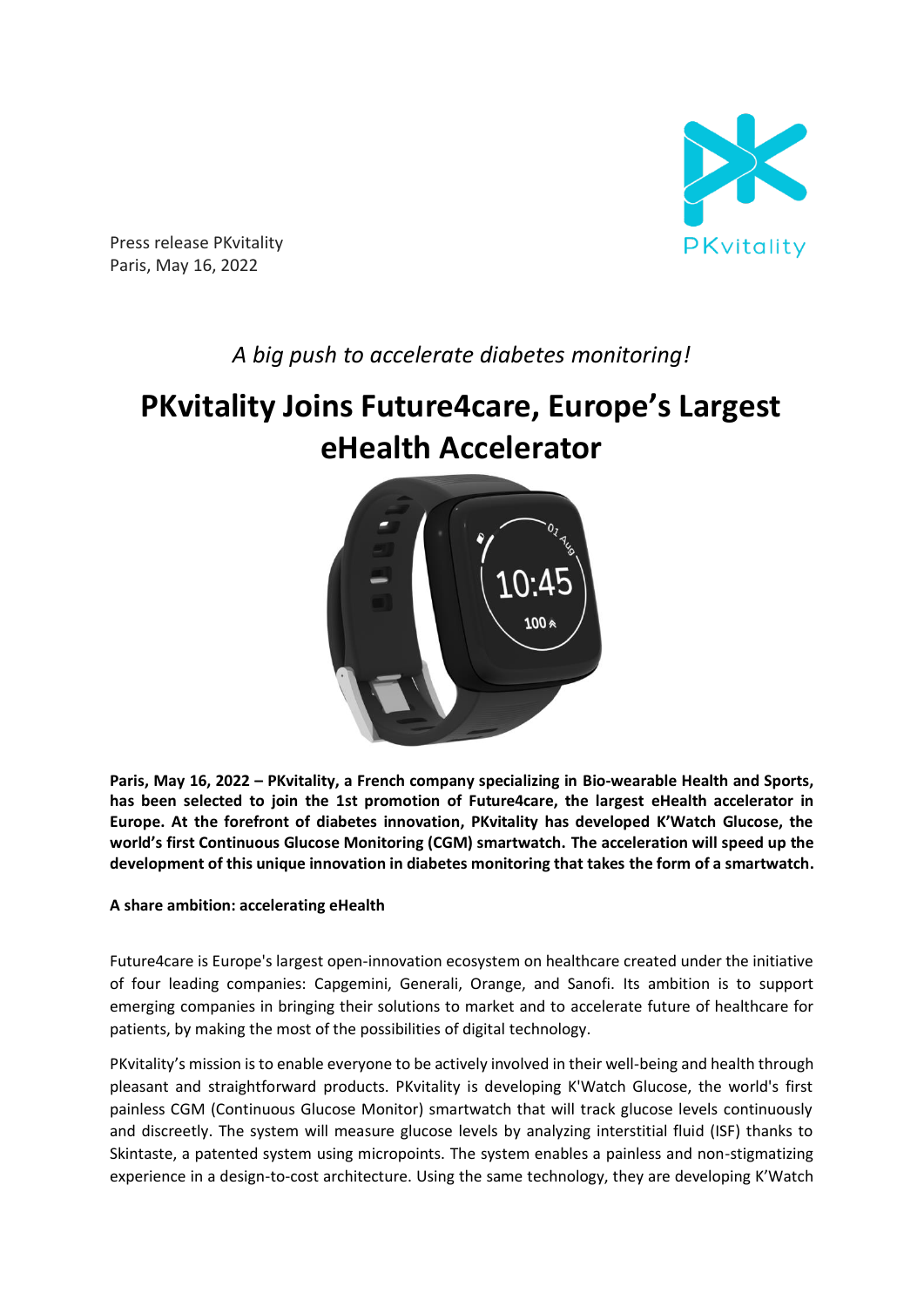Athlete, a real-time lactate monitoring design that will allow athletes and trainers to significantly improve training and performance while reducing the risk of injuries.

PKvitality has the support of Bpifrance and EIC accelerator, is accelerated by Dassault Systemes and is the winner of multiple awards, including Best of CES, EIT Health Catapult, and the Healthcare Innovation World Cup.

Minh Lê, General Manager of PKvitality, declared: "*The support from Future4care and its four leading founders will significantly help us to move from Research & Development activities to industrialization and commercialization of our solutions. We have grown up from 10 to 40 people in the last two years, and we plan to be more than one hundred by 2023. Future4care will be a major support in that scaleup phase, from regulatory and market access to business development and AI, from consolidating existing teams to creating new functions as sales is approaching*."

Agnès De Leersnyder, CEO of Future4care, declared: *"We are delighted to be welcoming PKvitality to join the Future4care accelerator, among twenty-one other health startups. They have shown promising results as a growing scaleup in the bio wearables sector. PKvitality is exactly the type of scaleup that aligns with the vision of Future4care. As they are developing the first ever CGM smartwatch, we are determined to support them by welcoming them into the our community and offering the best office spaces, networking, and acceleration program."*

The Future4care accelerator came at the perfect time for PKvitality which is progressing very fast: beginning of their first clinical trials in November 2021, closing of its €6m Series A in January 2022, they are also present on [the crowdfunding platform Wiseed](https://www.wiseed.com/projet/49791119) which is open to any investor.

# **K'Watch Glucose, the 1st smartwatch to monitor glucose**

K'Watch will be the first Continuous Glucose Monitor in the form of a smartwatch. It is composed of two parts: K'Watch, the smartwatch and K'apsul, an adhesive patch at the back. It will enable a continuous monitoring of systemic glucose levels anytime and anywhere. This is possible thanks to SkinTaste®, a patented biosensor array that uses micropoints (<1mm long) in order to analyze chemical compositions of the interstitial fluid. Completely painless and invisible to others, the diabetes patient will be able to check its level discreetly or follow its average glucose and time in range.



To access the PKvitality crowdfunding on Wiseed: [la plateforme](https://www.wiseed.com/projet/49791119)  [de crowdfunding Wiseed](https://www.wiseed.com/projet/49791119)

To access visuals, please click [here](https://www.dropbox.com/sh/g2l4g17ov3hnejq/AAATkrqnDzrD3UYcupMrXzHoa?dl=0)

#### **About Future4care**

Future4care is a European e-health startup accelerator launched in January 2021, co-founded by four major European companies - Capgemini, Generali, Orange and Sanofi - with the common ambition of supporting startups in their transition to scale, in order to strengthen European health sovereignty and decompartmentalize interactions between healthcare system players. Future4care's mission is to